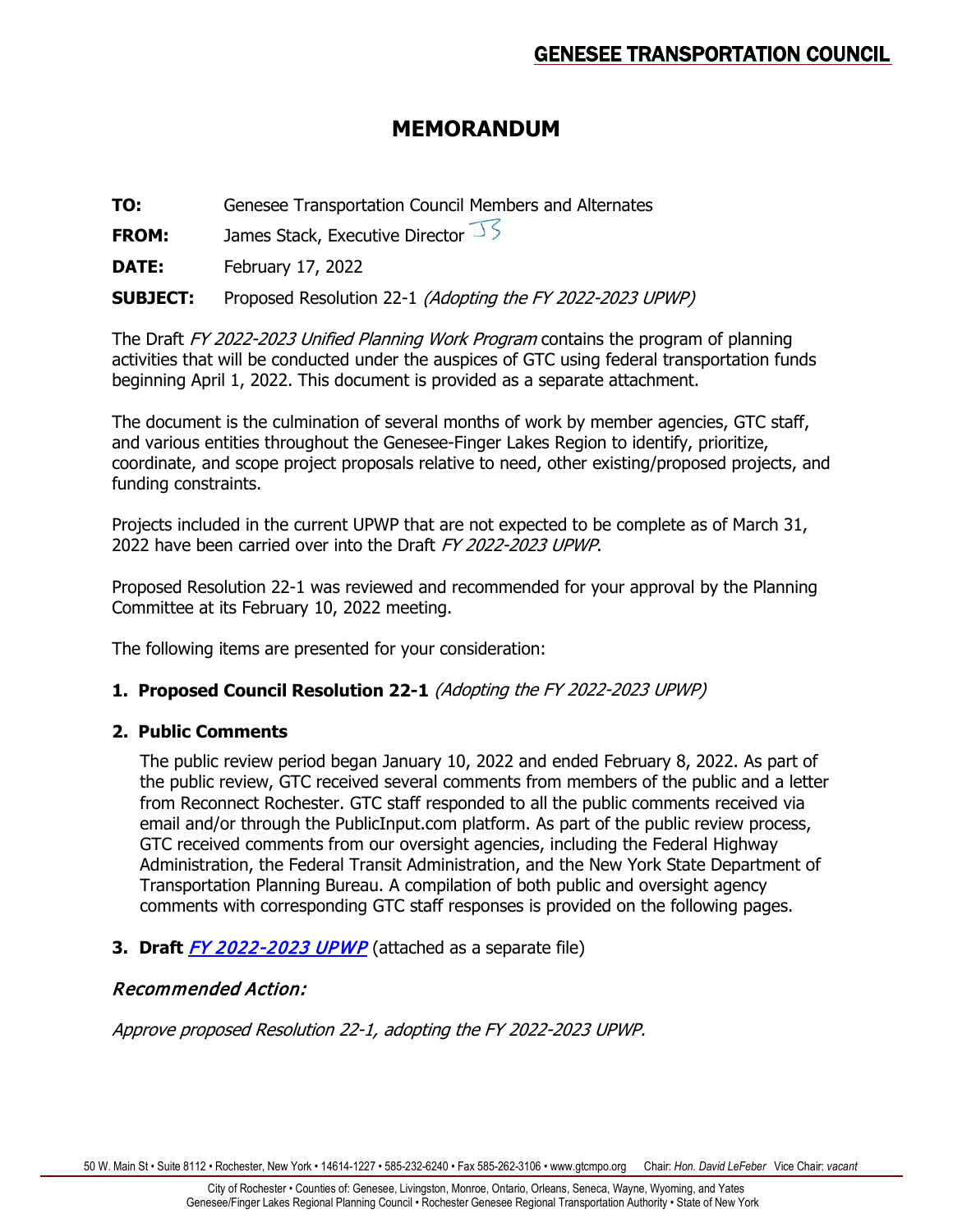#### **GENESEE TRANSPORTATION COUNCIL**

## **RESOLUTION**

## **Resolution 22-1 Adopting the** FY 2022-2023 Unified Planning Work Program

#### **WHEREAS,**

- 1. The development of a Unified Planning Work Program (UPWP) in conformance with federal guidelines helps consolidate and coordinate the transportation planning activities conducted by the Genesee Transportation Council (GTC) and member agencies;
- 2. The UPWP provides a mutually agreed upon document which identifies, at a minimum, federally-funded transportation planning activities to be undertaken in the Genesee-Finger Lakes Region (as the GTC Planning Area) during the program year, regardless of funding source;
- 3. The FY 2022-2023 UPWP specifically assigns planning task responsibilities to appropriate agencies and identifies the objective, process, schedule, products, proposed budget and source(s) of funds for each task;
- 4. The FY 2022-2023 UPWP has been developed in accordance with the regulations of the U.S. Department of Transportation which require a discussion of the important transportation issues facing the area to be used as the framework for selecting specific program activities; and
- 5. The FY 2022-2023 UPWP has been developed with full recognition of and responsiveness to related federal regulations and guidelines governing the Infrastructure Investment and Jobs Act (IIJA), all relevant prior surface transportation authorizing legislation, the Clean Air Act Amendments of 1990, Title VI of the Civil Rights Act of 1964, Long Range Transportation Plan for the Genesee-Finger Lakes Region 2045, and 2020-2024 Transportation Improvement Program, among others.

#### **NOW, THEREFORE, BE IT RESOLVED**

- 1. That the Genesee Transportation Council hereby adopts the FY 2022-2023 Unified Planning Work Program as the official UPWP for the GTC Planning Area in accordance with relevant sections of Titles 23 and 49 of the United States Code and the May 27, 2016 Metropolitan Transportation Planning Final Rule; and
- 2. That the Council authorizes the immediate filing of appropriate applications by the New York State Department of Transportation on behalf of GTC to the appropriate federal agencies, including that for Metropolitan Planning and statewide Planning and Research funds to FHWA, Metropolitan Planning Program funds to FTA, and any other such funds as may become available, for distribution in accordance with this UPWP.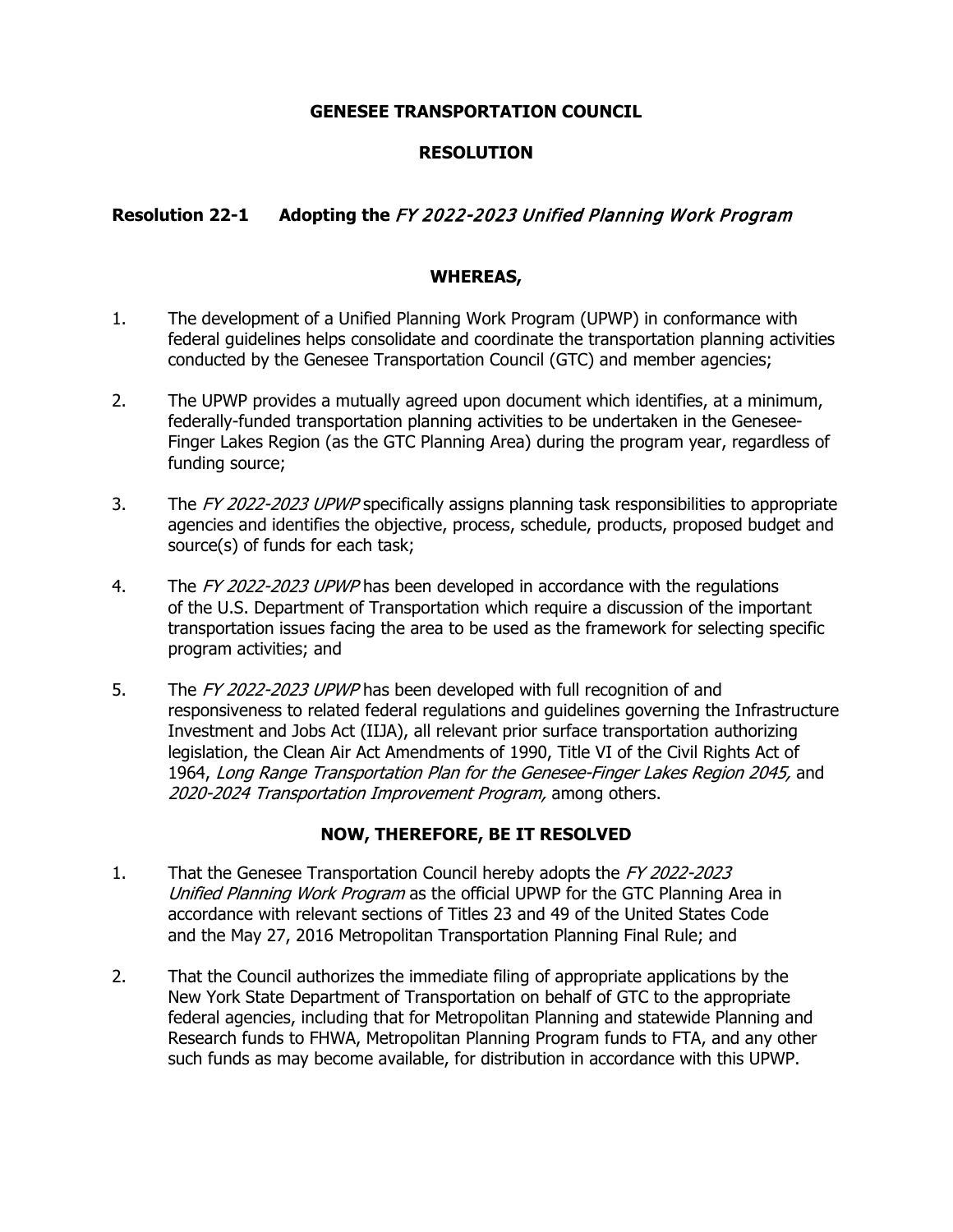## **CERTIFICATION**

The undersigned duly qualified Secretary of the Genesee Transportation Council certifies that the foregoing is a true and correct copy of a resolution adopted at a legally convened meeting of the Genesee Transportation Council held on February 24, 2022.

Date

CHRISTOPHER REEVE, Secretary Genesee Transportation Council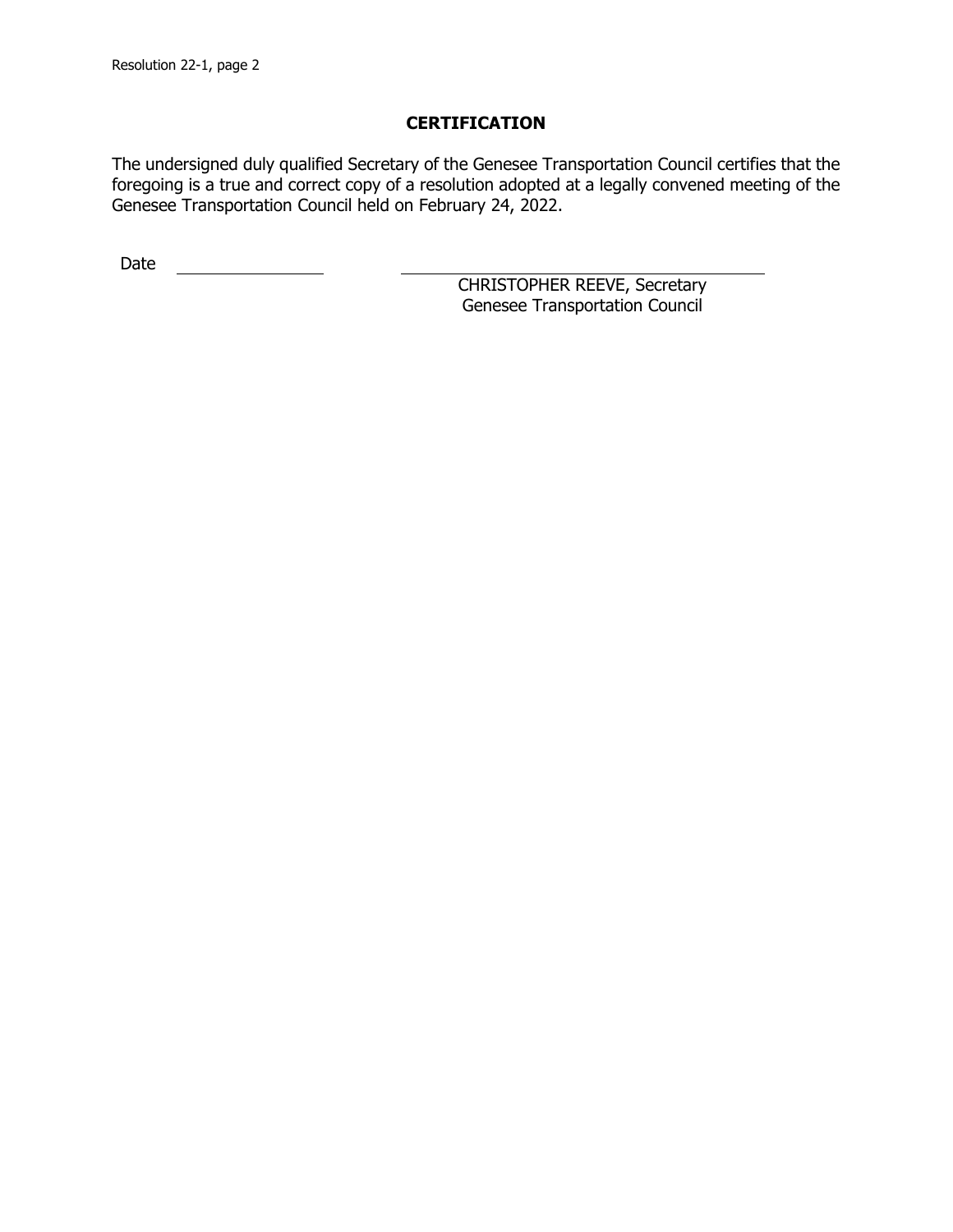Comment: Your Board of Directors should include one dedicated Cycling Representative. Not just elected officials and their automobile biased representatives.

Reply: Thank you for your comment regarding the 2022-2023 Unified Planning Work Program (UPWP) public review. Genesee Transportation Council (GTC) is in the process of setting up an Active Transportation Advisory Group (ATAG) that will advise the GTC Planning Committee, and in turn the GTC Board. If you have any additional questions, please feel free to reach out.

Comment: Task 5362: please consider sheltered and secure bike parking options at transit termination points. Task 5540: please triple funding and include analysis of last five years of Complete Street implementation. This is a significant program and not taken seriously by planners. Task 8611: Include a study on the impact of increased Truck traffic and the safety of cyclists on major arteries, ie Amazon warehouse transportation impact Bike planning needs to focus on Connectivity and not just serendipity of road improvements. There is no link of bike planning and economic development, why? Overall, I would like to see the UPWP plan be more proactive and show leadership in areas such as piloting technology as related to transportation. eg. Transport rural seniors and low income people using autonomous vehicles. Lastly, what does it take to get the first mile of a protected bike lane Installed anywhere in our Region?

Reply: Thank you for your comment regarding the 2022-2023 Unified Planning Work Program (UPWP) public review. Regarding Task 5362 The Last Mile (or less): Site Plan Review for Multimodal Transportation, I fully expect considerations such as improved transit connections for multimodal access will be considered as part of the study. Regarding Task 5540: Complete Streets Program, GTC has supported multiple Complete Streets efforts over the past decade, including on-going project Task 5361 Implementing Complete Street in the G-FL Region; A Guidebook. Task 5540 is a new dedicated funding program that will allow GTC to further focus on these efforts. Regarding Task 8611: Genesee-Finger Lakes Regional Freight Plan Update, I fully expect that the study will consider the impact of freight on active transportation modes. The region has been successful in installing protected bicycle lanes at the following locations: • Union Street along the Inner Loop (bidirectional, at curb level, and buffered) • Elmwood Avenue (bidirectional, at curb level, and buffered) • Lake Avenue that links pieces of the Riverway trail • Upcoming: East Main Street from Goodman to Culver (past RTS headquarters) - a pair of single direction curb level protected lanes If you have any additional questions, please feel free to reach out.

#### Comment: I'd like to see electric buses

Reply: Thank you for your comment regarding the 2022-2023 Unified Planning Work Program (UPWP) public review. Regarding electric buses, in accordance with New York State regulations the regional transit agency, Rochester-Genesee Regional Transportation Authority, must have a zero emissions fleet by 2035. Genesee Transportation Council is supporting this effort through our Transportation Improvement Program (TIP). There are several projects in the TIP that will fund electric bus purchases over the next few years, including the following https://www.gtcmpo.org/sites/default/files/TIP/T20-29-MN1.htm. If you have any additional questions, please feel free to reach out.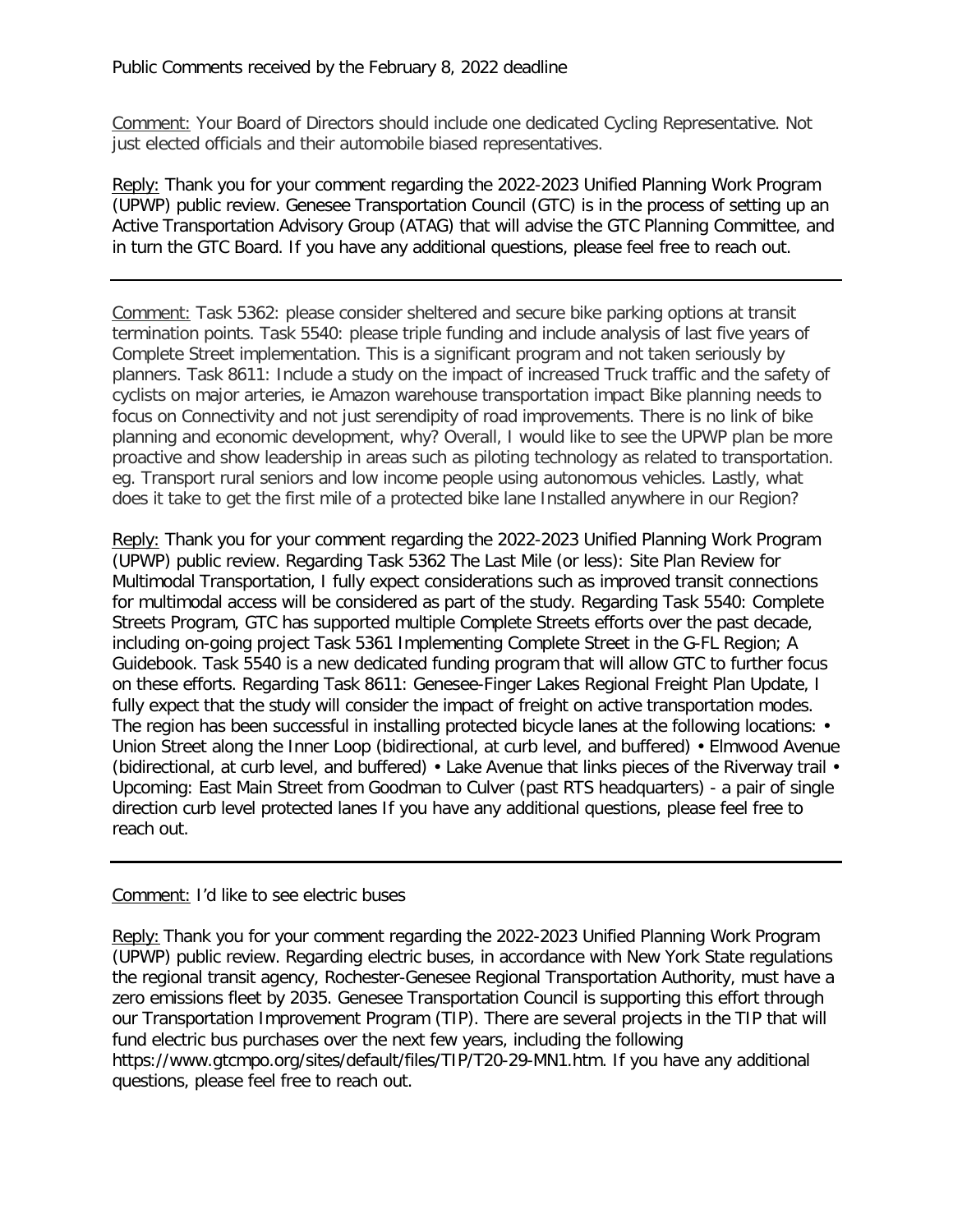

February 8, 2022

Re: GTC 2022-2023 Unified Planning Work Program Draft

Dear GTC Planning Committee,

Reconnect Rochester appreciates the opportunity to provide input on the 2022-2023 Unified Planning Work Program (UPWP) draft. Our organization envisions a more equitable, sustainable and multimodal transportation network for our region, and champions transportation choices that enable a more vibrant and equitable community. Our mission supports many of the goals outlined in the 2045 Long Range Transportation Plan, particularly those aimed at increasing the accessibility and mobility options for all people -- regardless of age, ability, income or mode of transportation.

We support the funding choices in the 2022-2023 UPWP draft that improve the safety and accessibility for all users of our roads. We particularly support the following projects: -6216 Downtown Sign Assessment. We hope that this study is not limited to motorist signs, but also includes multi-use trail signage and cycling and pedestrian wayfinding signs. -5362 Last Mile Site Plan Review for Multi-Modal Transportation. We hope that Reconnect Rochester and other cycling groups will have an opportunity to provide input for this study. -8752 Village of Warsaw Active Transportation Plan.

-5540 Complete Streets Program. Reconnect Rochester looks forward to being partners with GTC in the development of the vision and implementation for this program

In addition, we fully support creating "placeholder" tasks for pending federal Infrastructure Investment Jobs Act funds to allow them to be distributed this year.

We hope that future funding is considered for the **Pedestrian Facilities Inventory Update**, which was not funded in last year's UPWP. We believe there is also an opportunity for more ambitious projects and studies such as this in subsequent UPWP cycle, to help realize the LRTP goals & objectives related to alternative transportation.

The following are potential future studies we would recommend and support:

- 1.) **Impact of Projects on Carbon Emissions:** Studying the costs and feasibility of projects that would yield the greatest reduction in carbon emissions and air pollution over a set period of time would help the region work toward its climate goals.
- 2.) **East/West Trail Counterpart to Genesee River Trail:** The Genesee River Trail is one of the area's major all-weather active transportation "highways" and also provides access to many recreational opportunities. It only runs north/south. We urge a study of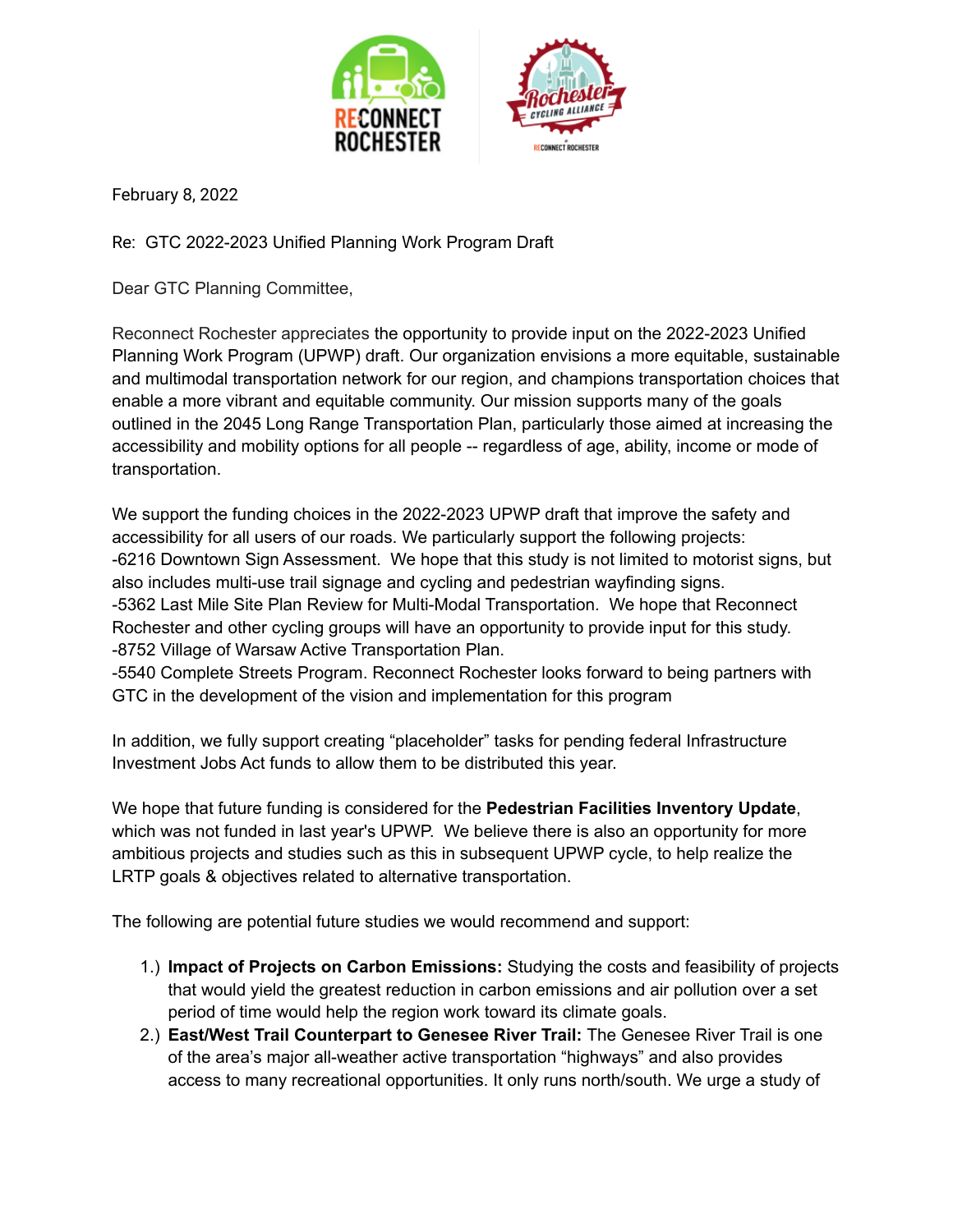the benefits, feasibility and cost of a similar east/west multi-use trail, possibly adjacent to either the Conrail or 490 rights of way.

- 3.) **Existing Trail Usage**: A study of existing trail usage would provide valuable data for maintenance and planning purposes.
- 4.) **Bus Rapid Transit:** Increased public transit use is vital to carbon reduction and the equity goals of the region. Public transit will continue to be less attractive to people who have a choice to drive, as long as travel times for transit are dramatically slower than automobile commute times. We recommend a feasibility study of bus signal prioritization and bus "rapid transit" in the Rochester area.
- 5.) **Light Rail or Streetcar Feasibility**: Many medium-sized cities such as Rochester have constructed light rail or streetcar routes to add value to their metropolitan cores. A study of the benefits, feasibility and costs of such infrastructure could provide guidance to our city and region for longterm transit planning.

Thank you for the opportunity to provide input for your consideration.

Sincerely,

Bill Collins, Advocacy Committee Chair

Many Sarge

Mary Staropoli, MPA Interim Executive Director, Reconnect Rochester

And… Victor Sanchez, President Pete Nabozny, Vice President Jackie Marchand, Treasurer Jason Partyka, Secretary Bree-Ana Dukes Susan Levin

John Lam Brendan Ryan Bo Shoemaker Dan Speciale Erick Stephens Renée Stetzer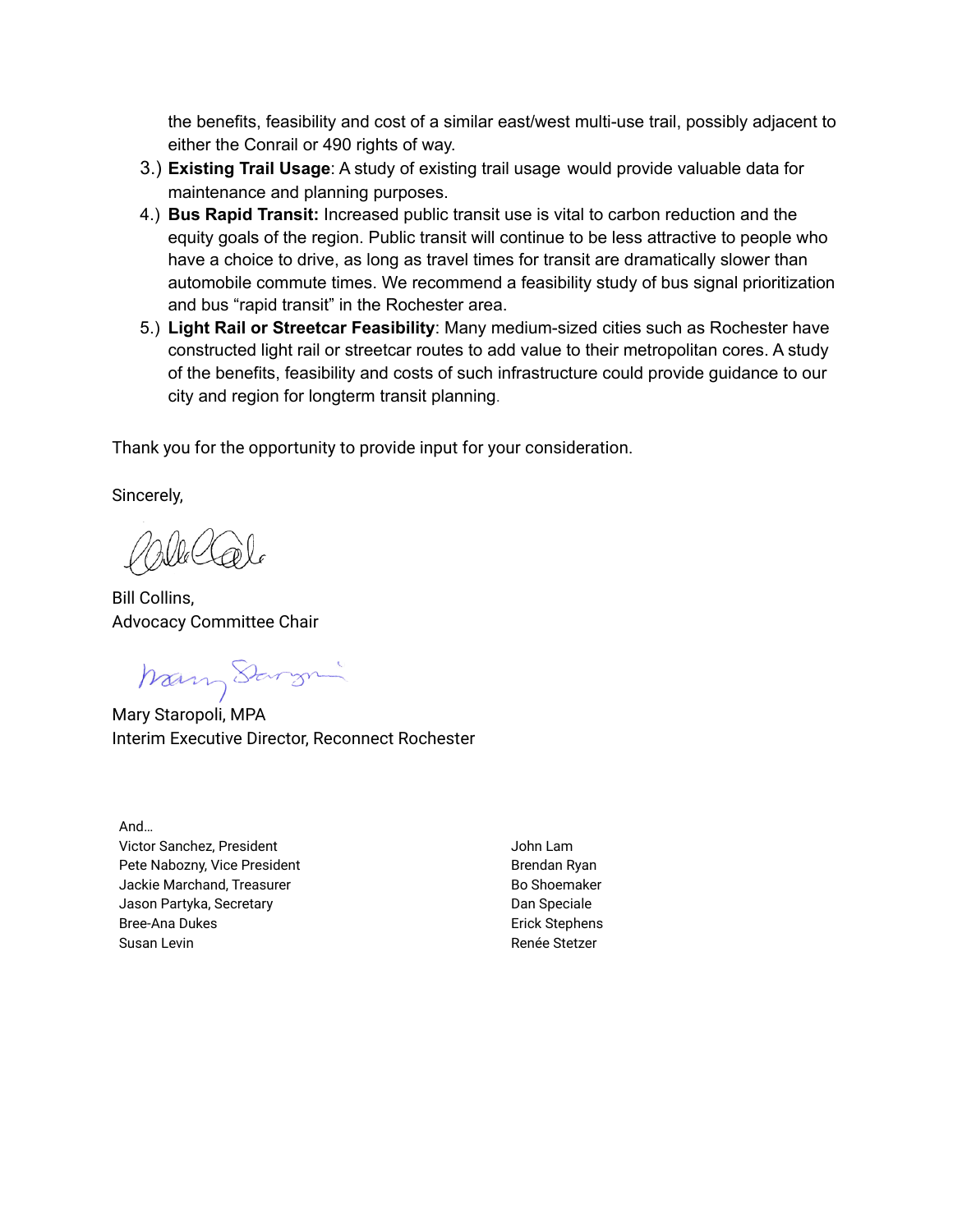## Reply to Reconnect Rochester's Letter received through the UPWP Public Input website

jbinnix@gtcmpo.org GTCUPWP@PublicInput.com To: Ja m es Dietz james.dietz@ reconnectrochester.org CC: jstack@ gtcmpo.org, rwilliams@ gtcmpo.org Dear Bill and Mary,

Thank you for providing comments regarding the FY 2022-2023 Unified Planning Work Program (UPWP). GTC is pleased to hear support for several new projects including the Downtown Site Assessment, Last Mile Site Plan Review for Multi-Modal Transportation, Village of Warsaw Active Transportation Plan, and the Complete Streets Program.

Regarding the Pedestrian Facilities Inventory, at this time GTC is not pursuing funding through the UPWP. However, that project is still on the list of potential UPWP projects, and GTC has explored hiring interns to complete that task.

Thank you for submitting new UPWP projects ideas. By way of background, the UPWP Development Committee (UDC) selects projects from a pool of applications that have been submitted by GTC member agencies, GTC staff, and local municipalities. Other agencies may submit UPWP applications with a member agency or municipal sponsor. New UPWP applications must be submitted in the fall.

Regarding Existing Trail Usage, GTC has a link on our website (https://www.gtcmpo.org/1032) that spatially denotes the aggregation of individual bicycle and pedestrian traffic studies. Many are from GTC's bicycle and pedestrian count program, but others are provided by contractors working on GTC funded UPWP studies.

GTC has already begun an active transportation count program and proposes to record annual recurring bicycle and pedestrian counts at key locations on the regional trail network to measure progress against this performance measure. The recurring count locations are as follows:

- Genesee Riverway Trail @ Turning Point Park
- El Camino Trail @ Avenue D, Rochester
- Empire State Trail @ Lehigh Valley Trail
- Genesee Valley Greenway @ State Street, Mt. Morris
- Route 390 Multi-Use Trail @ Basil Marella Park, English Road, Greece

Please feel free to reach out if you have any additional questions about the UPWP development process.

Regards

Jody Binnix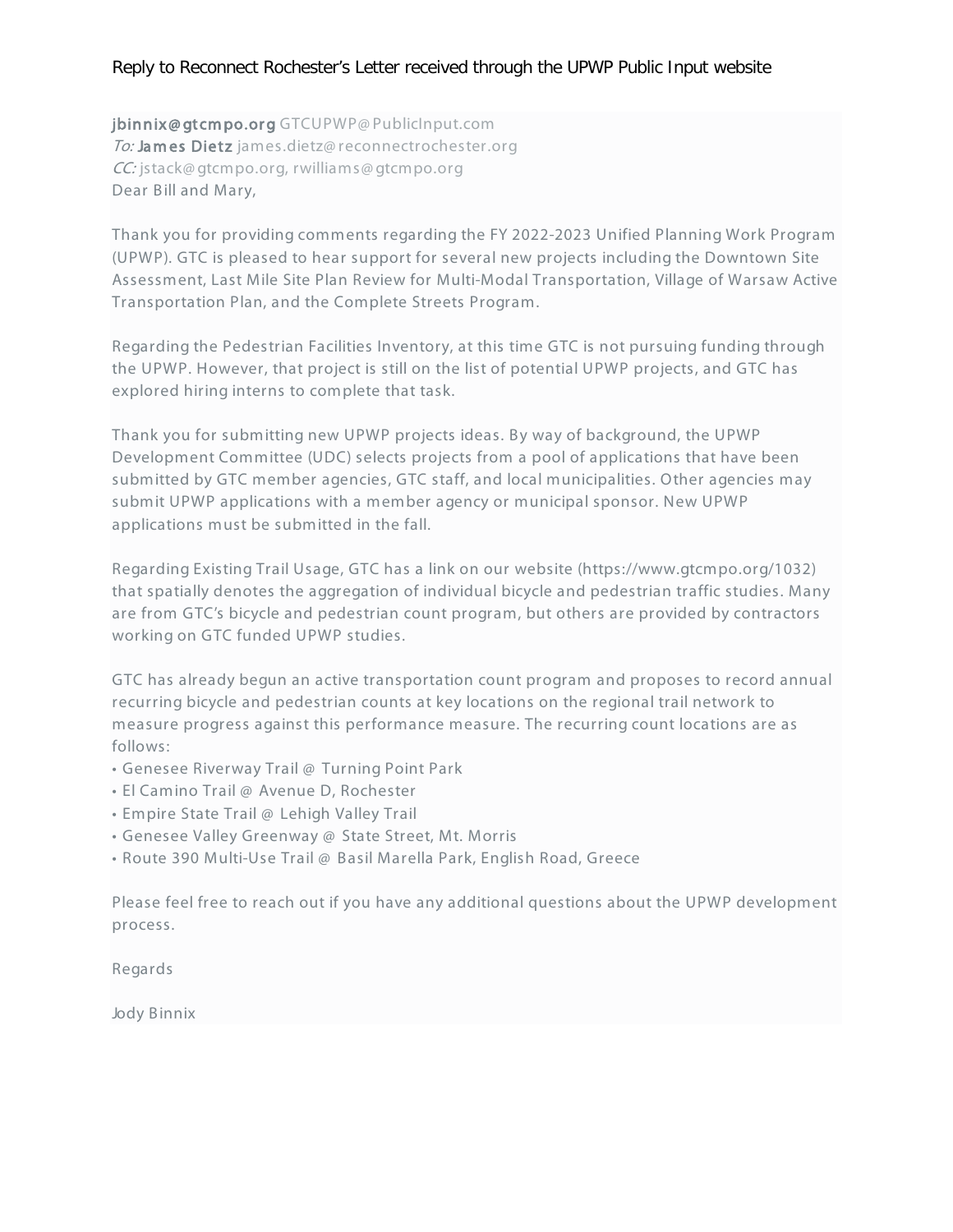1. *Planning Emphasis Area*: p.10 The UPWP should reference the new Planning Emphasis Areas related to the IIJA and not the FAST Act. Please note that expectations from FHWA and FTA is that the PEAs should be in the UPWP while full analysis of task [https://www.transit.dot.gov/regulations-and-programs/transportation-planning/2021-planning](https://linkprotect.cudasvc.com/url?a=https%3a%2f%2fwww.transit.dot.gov%2fregulations-and-programs%2ftransportation-planning%2f2021-planning-emphasis-areas&c=E,1,dqaDX8wYN2s44vInYD09YmaSTl5H1co6EakWmAO-rjHzxrV2e41q1RGsabJN7CjxsZjH3oUO6oVoXInIcwrsMBuRYxuTFuKZ4MPJ_tV3N0Q-&typo=1)[emphasis-areas](https://linkprotect.cudasvc.com/url?a=https%3a%2f%2fwww.transit.dot.gov%2fregulations-and-programs%2ftransportation-planning%2f2021-planning-emphasis-areas&c=E,1,dqaDX8wYN2s44vInYD09YmaSTl5H1co6EakWmAO-rjHzxrV2e41q1RGsabJN7CjxsZjH3oUO6oVoXInIcwrsMBuRYxuTFuKZ4MPJ_tV3N0Q-&typo=1)

IIJA/BIL PEAs were released after the draft UPWP was developed in time for us to meet public comment as well as State and Federal review and still meet the deadline for submitting an approved UPWP to NYS and FHWA/FTA. We already intended to fixed this reference.

2. *Task 1650 Monitoring IIJA*: Can you explain to me how this budget will be used to monitor the IIJA? What is the contractual expenses related to this task?

This is not a monitoring task. As indicated in the Objective, this is an effort to hold back a portion of the increased FHWA PL funds made available through IIJA/BIL so we have financial capacity to respond to new opportunities and/or requirements during our fiscal year without needing to wait until April 1, 2023. Funds are shown in Contractual as a placeholder only as it is not intended to support current staff activities. If we added it to our Salary, Fringe, and Overhead line items, it would skew our intended budget. Once the federal rulemaking process is complete, the UPWP will be amended to reprogram the funds as appropriate. We will monitor the federal budget process (currently operating under a CR) and rulemaking processes to respond in a timely manner.

3. *Task 5500 Bicycle and Pedestrian Transportation Program*: Was the Greater Rochester Area Bicycling Map launch completed as a task from last year?

Yes. However, in hindsight, we realize it is more correct to say we are maintaining the online bike map (i.e., keeping it current).

4. Do the budgets indicated in the tasks reflect this UPWP's cycle's funding needs or does it reflect the total budget for the task, ie. Multi-year studies and plans, development of planning tools? If not, it would be helpful to breakdown the anticipated cost by year so that the request for PL funds is reflective of for this UPWP cycle. FHWA and FTA is encouraged to see that the rollover funds from the previous year has decreased by about \$400k from the previous year, however the funds still hover around \$2 Million.

The answer depends on the task. For on-going GTC staff activities, the amount shown is our need for the year. For tasks with an annual element, they are fully funded in the FY they will commence, even if we know that won't be complete. For example, the annual land use monitoring reports data collection cannot start until after the end of a calendar year, or our  $4<sup>th</sup>$  quarter. The funds rollover into the new year. In recent years, we have distinguished the annual element for these project rather than only showing one task page. For projects that will use consultant services, they are fully funded in the FY they will commence. Procurement rules typically takes several months before a contract is awarded and the project begins. Therefore, it is highly unlikely that a contractual project is complete in the same fiscal year it commences.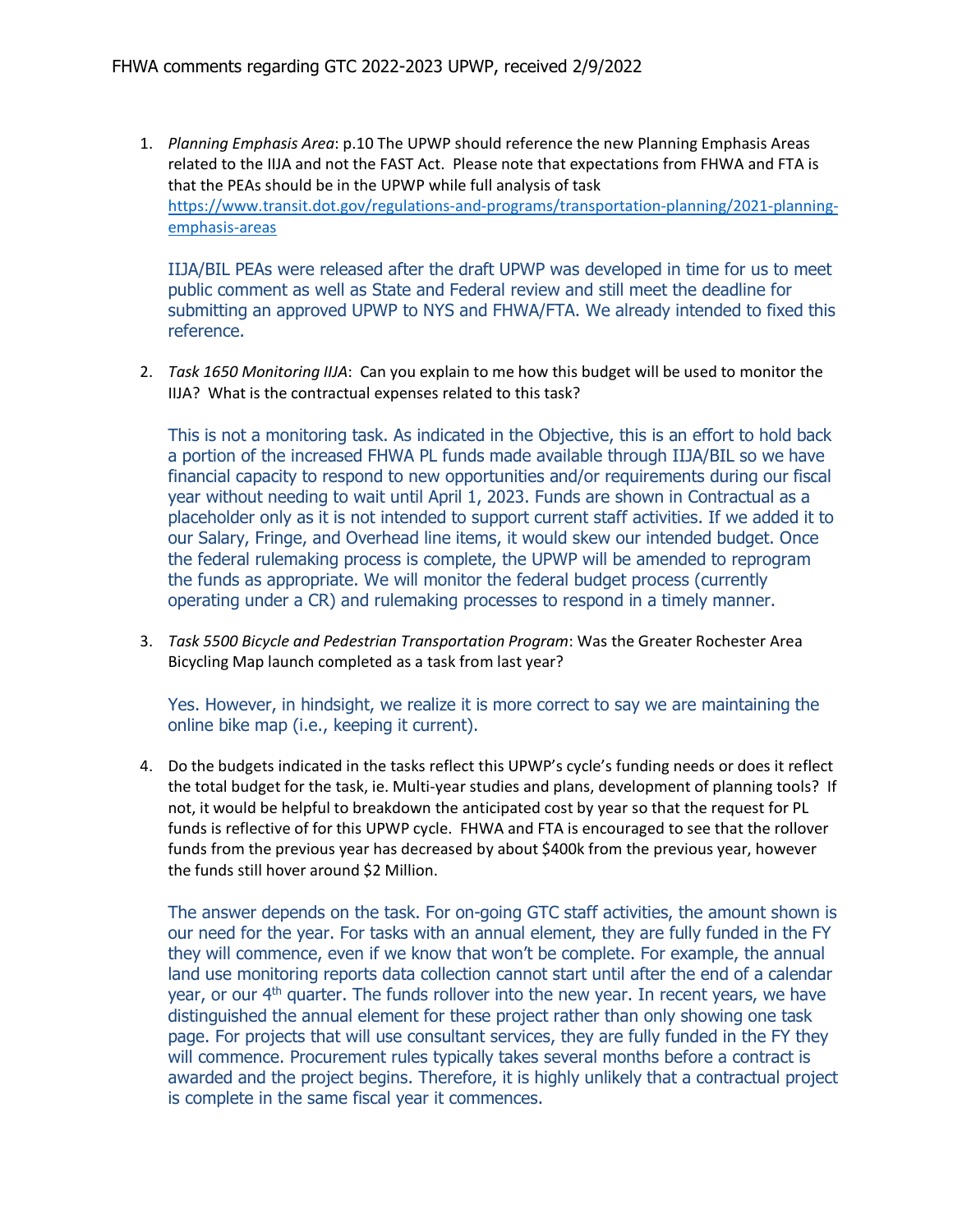It is a mistake to characterize the draft UPWP as having about a \$2 million rollover. Due to the timing of developing a draft UPWP to be released for public and oversight agency review in time for a fully adopted UPWP to be submitted by the March 1 deadline, we must include funds we know will be spent during our 3rd and 4th quarters. In fact, we just received our 3<sup>rd</sup> quarter reimbursement of about \$479,000. Once we have  $\alpha$  accounted for the  $4<sup>th</sup>$  quarter expenses, we will reconcile the budget in June, which will show even more progress. We will modify Table 2 to distinguish between the rollover funds that are committed to existing projects (i.e., encumbered) versus those that are savings from a prior year that are being programmed the projects in the new UPWP.

5. Additionally, is GTC's 2020-2021 Performance & Expenditure Report available? I have not received it yet.

This was submitted to the NYSDOT MPO Bureau in October per past practice.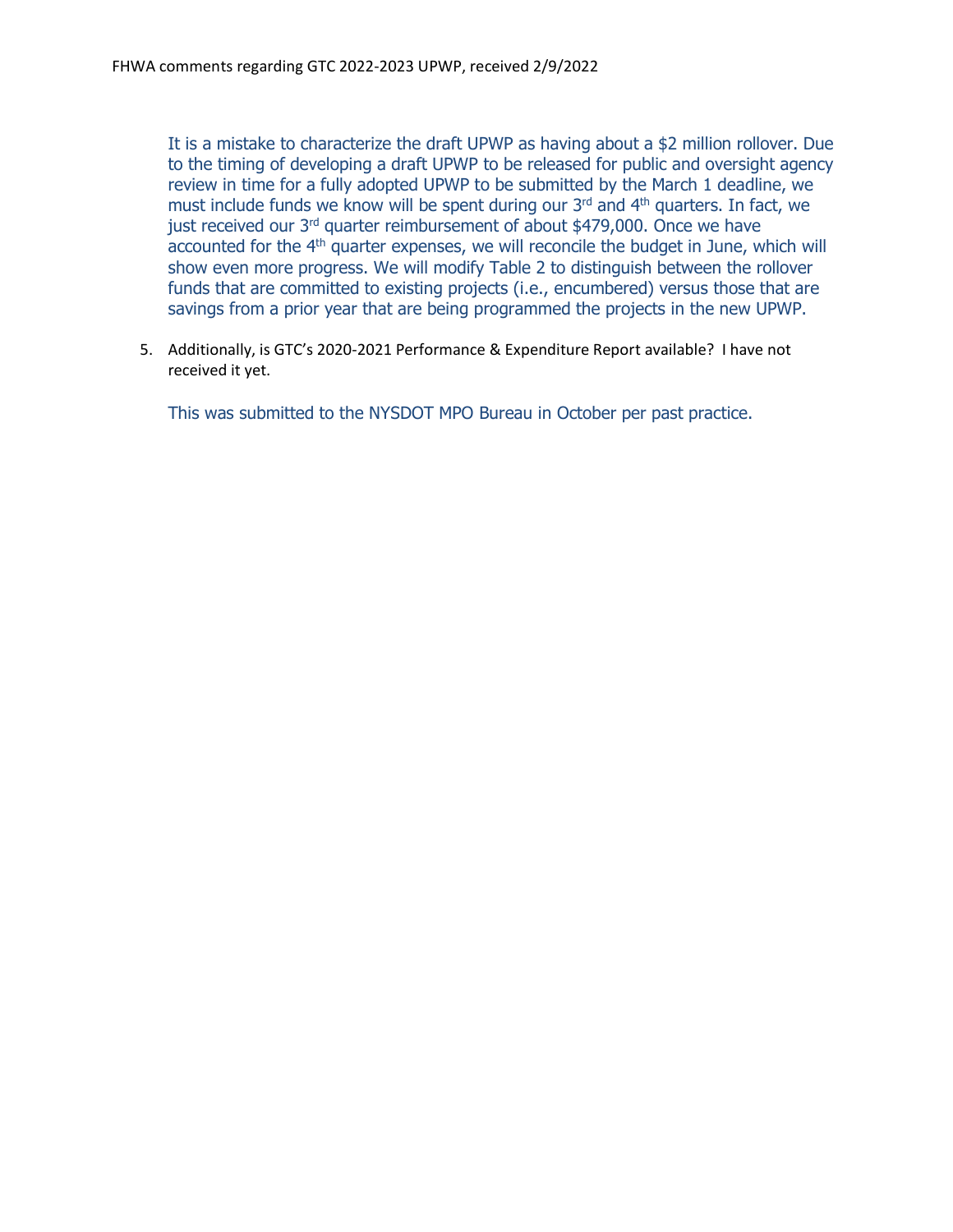#### **FTA Comments on GTC FY 2022-2023 UPWP**

**Task 5362** – The Last Mile (or less): Site Plan Review for Multimodal Transportation *| Objective: To develop an online guide, and provide associated training opportunities, for municipalities to use during the site plan review process when considering active transportation trips. -* If this is not a new UPWP Task, can GTC provide additional information on previous outcomes and how this task has been helpful to GTC and the subregions.

This is a new UPWP task that will be commencing April 1, 2022.

**Task 5540** – Complete Streets Program – coordination/collaboration with major public transit providers in the region is encouraged for this task.

Thank you for your comment. GTC staff plans to review the upcoming guidance from the Infrastructure Investment and Jobs Act/Bipartisan Infrastructure Law (IIJA/BIL) to coordinate activities for this new task. We will look to coordinate with transit providers as this task moves forward.

**Task 5752** – Genesee-Finger Lakes Regional Resiliency Plan - coordination/collaboration with major public transit providers in the region is encouraged for this Task.

Thank you for your comment. GTC staff plans to review the upcoming program requirements for the Promoting Resilient Operations for Transformative, Efficient, and Cost-saving Transportation (PROTECT) program under the IIJA/BIL. We will look to coordinate with transit providers as this task moves forward.

**Task 8542** – Greater Rochester Transportation Management Association Feasibility Study – funds are programmed for this task under FY 21 and 22. If the task advances this year, will GTC be doing a MOD to re-insert the funds under the current year of expenditure?

GTC is the lead agency on this task, and the task is funded with Federal Highway Administration funds as it concerns demand management. The project is on hold to allow for transit ridership and roadway travel pattern settle into a "new normal".

Yates County is still not included in the studies in Tasks **8543** – Regional Village Local Service Study and **8544** – Rural On Demand Transit Study. This was discussed at the last Federal Cert. Review. Any updates?

Tasks 8543 and 8544 are operational plans that are specific to RTS services. RTS does not operate Yates County transit. Therefore, Yates County is not included as part of these tasks.

**Tasks 8552** – Regional Fleet Electrification Study and **8553** – On Route Charging Feasibility Study – will the Guidebook/Reports and/or Findings from this study be scalable beyond the GTC Region?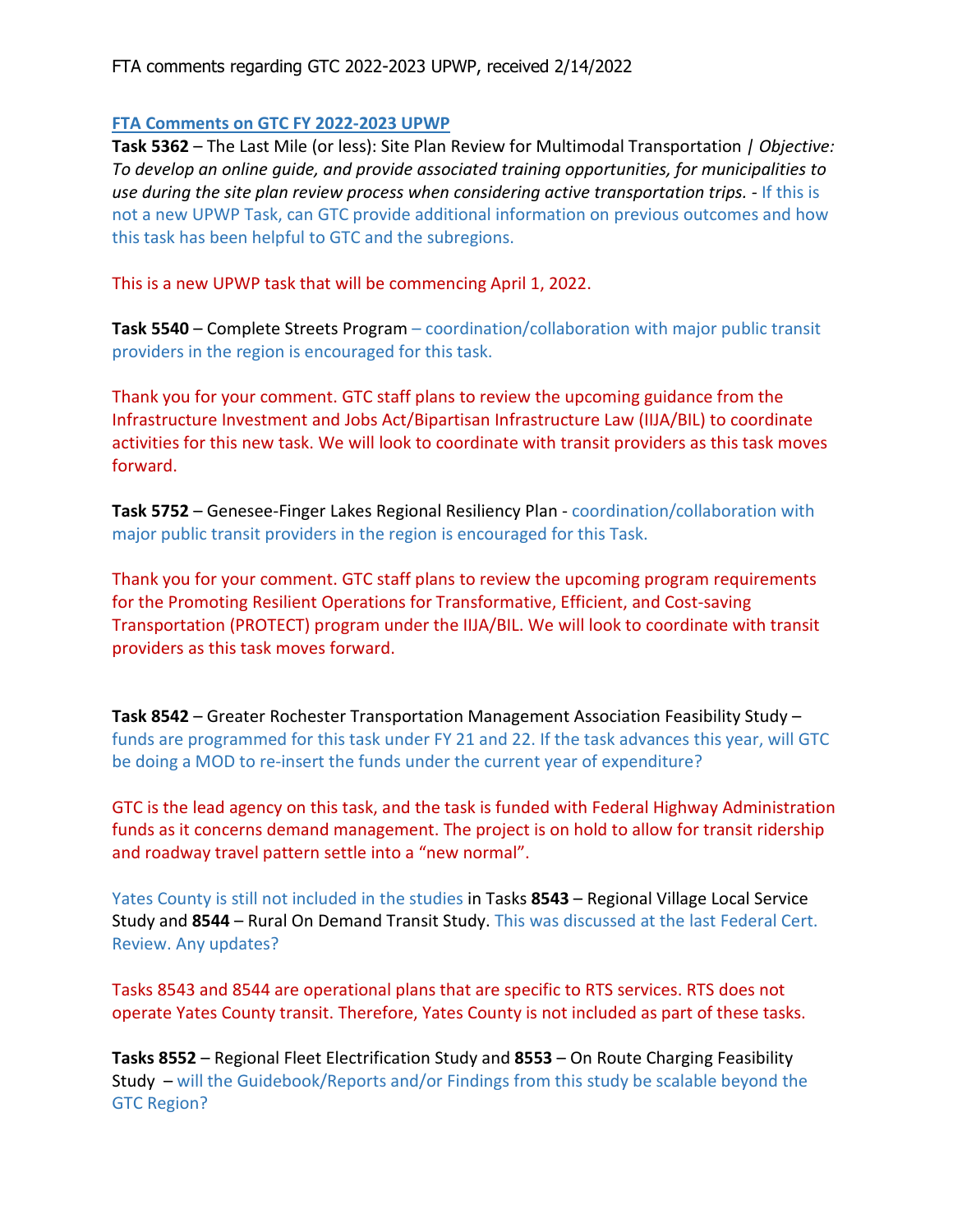Regarding 8552, this project is focused on various types of fleets so there may be lessons learned that could be applicable to other fleet operators.

Regarding 8553, the On Route Charging Feasibility is an operational plan specific to RTS Monroe transit services. Therefore, it is unlikely that this plan could be scaled for a broader audience.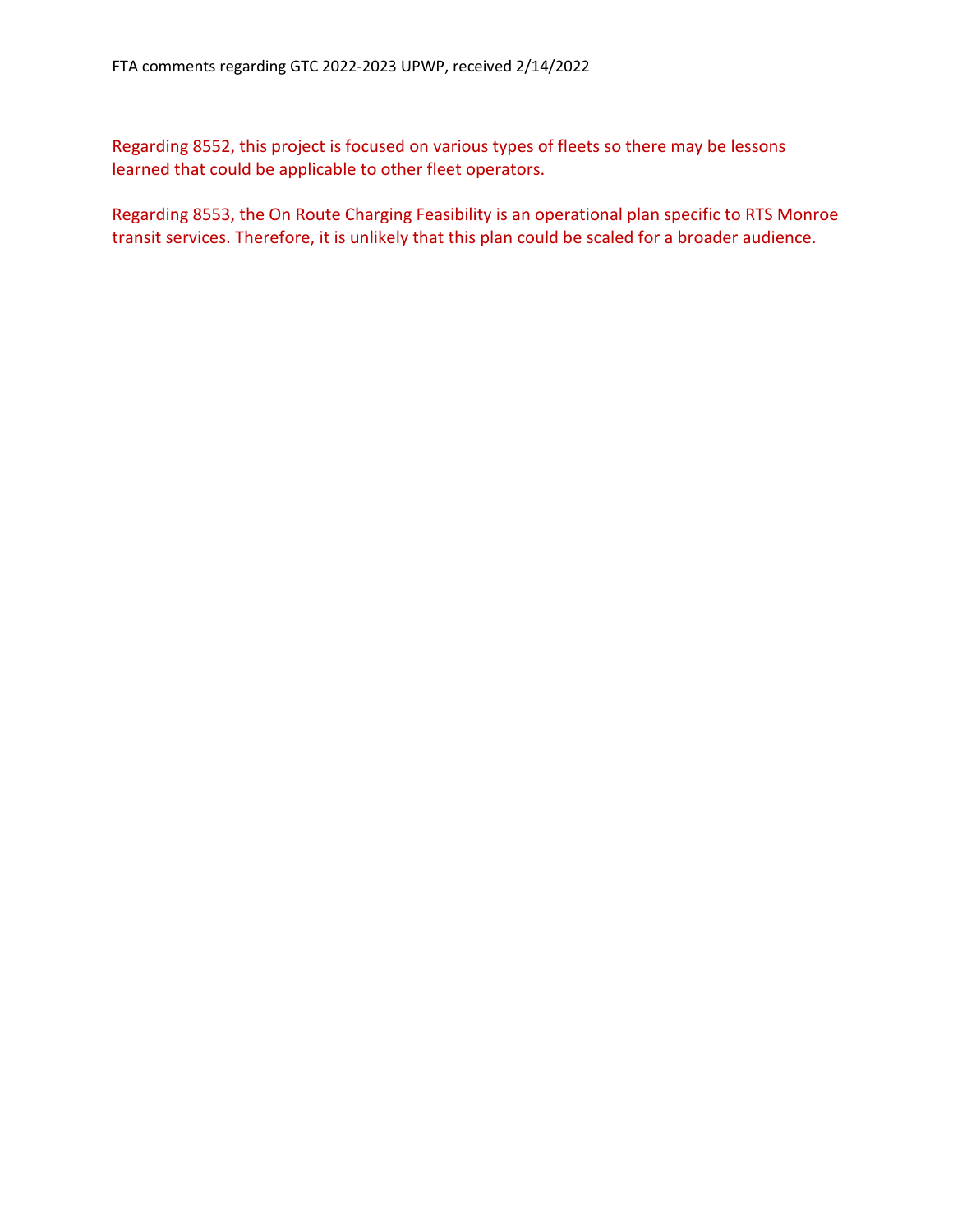#### GTC 2022-2023 UPWP Comments

- The overall development of the UPWP is very good. The changes that were made from last year including how the planning priorities relate to each aspect of the UPWP, bring together the overall work program and the regional needs.
- This UPWP also highlights all the public participation efforts and outreach that GTC is committed to while using different resources to engage in minority, low-income and persons with limited English proficiency.

#### Thank you.

• Page 8 – The second sentence: "GTC Paid to boost a post to a custom audience…" Recommend a re-write or use different terms to provide clarity to the layman reading this document.

GTC staff will modify the sentence as follows: "In addition to standard, frequent posts on social media, GTC used paid promotions on social media to reach custom audiences by age and location."

• Page 10 – Paragraph after the ten factors: Remove the statement "however, not every factor is addressed ever year." It is best not to not call that out right in the plan.

Agreed, GTC staff will remove this reference.

• Page 14 – First paragraph, after the third sentence - consider adding a sentence that brings the previous thought all together as to why these projects where chosen and how they are significant in meeting the needs of the region.

The reason the new projects were chosen is explained through the UDC comment section. The LRTP 2045 Emerging Issues and Opportunities and the FAST Act Planning Factors speak to the needs within the region – at both the federal and regional level. GTC will update "Emerging Issues and Opportunities" to state "LRTP 2045 Emerging Issues and Opportunities" to emphasis the regional needs. GTC staff is happy to further discuss this comment with NYSDOT-MO staff for additional clarification.

• Page 14 – The new information for each task listing why it was chosen and the factors it relates to is a great addition.

#### Thank you.

• Page 39 – According to Last Years accomplishments (page 17) and the schedule this task was closed out in June 2021, please verify.

The 2020 Regional Land Use Monitoring Report was accepted for closeout at the GTC Board meeting in December 2021. However, since the UPWP is based on the first and second quarter billings, this task still needs to be financially closed out. It is anticipated that this task will be financially closed out with the June 2022 Budget Amendment. GTC staff will update Task 4220 - Schedule "6. Financial closeout" to state June 2022 to reflect this.